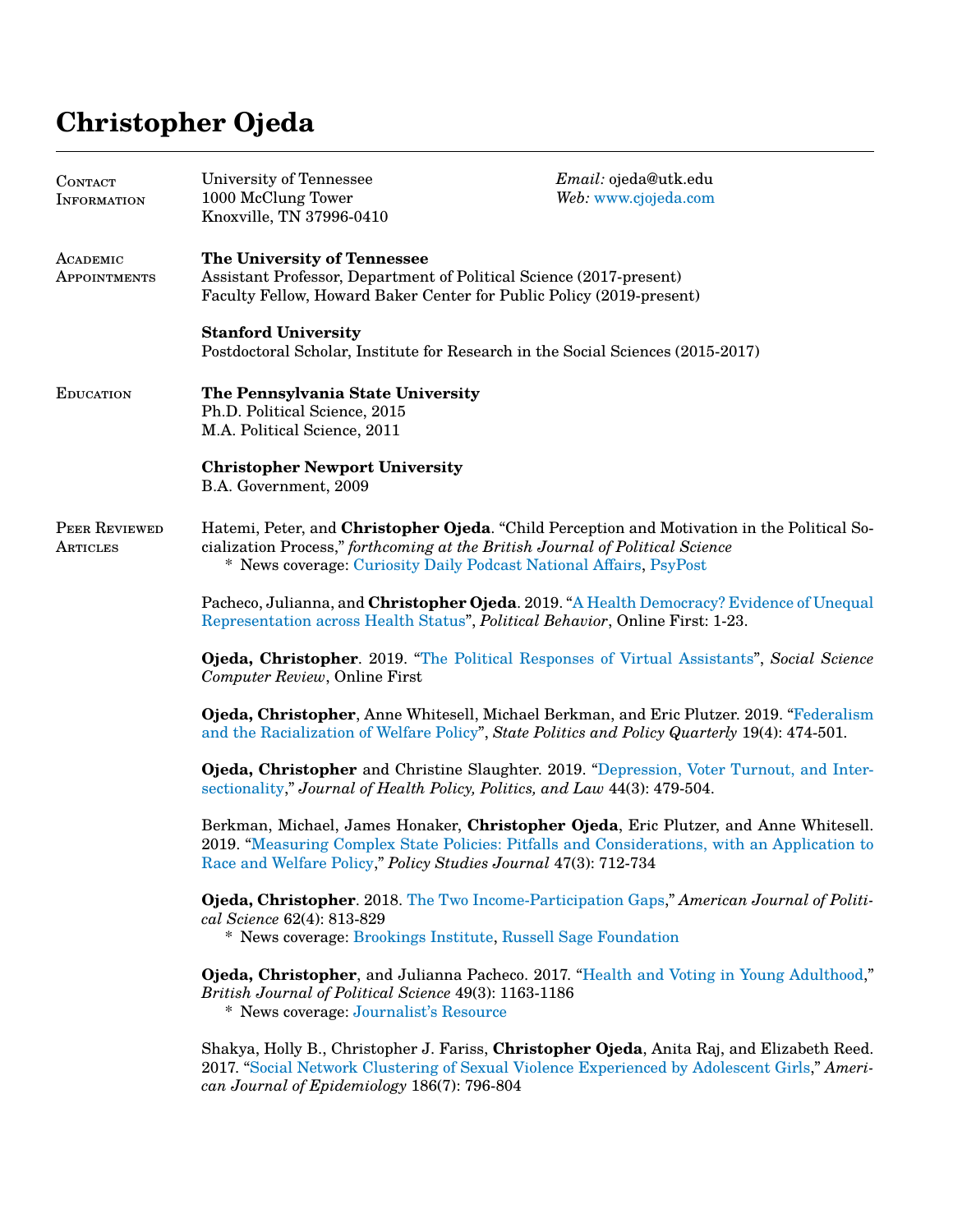|                                         | Ojeda, Christopher, and Peter Hatemi. 2015. "Accounting for the Child in the Transmission<br>of Party Identification," American Sociological Review 80(6): 1150-1174<br>* News coverage: Chicago Tribune, CNN, Pacific Standard, Pittsburgh Post-Gazette, Slate<br>Magazine, Star Tribune, USA Today, U.S. News & World Report, Vox                                                                                                                                   |  |
|-----------------------------------------|-----------------------------------------------------------------------------------------------------------------------------------------------------------------------------------------------------------------------------------------------------------------------------------------------------------------------------------------------------------------------------------------------------------------------------------------------------------------------|--|
|                                         | Ojeda, Christopher. 2015. "Depression and Political Participation," Social Science Quarterly<br>96(5): 1226-1243<br>* News coverage: Commonweal, Journalist's Resource                                                                                                                                                                                                                                                                                                |  |
|                                         | <b>Ojeda, Christopher.</b> 2015. "The Effect of 9/11 on the Heritability of Political Trust," Political<br>$Psychology 37(1): 73-88$<br>* Seymour Sudman Student Paper Award, AAPOR (2012)                                                                                                                                                                                                                                                                            |  |
| NON-PEER<br><b>REVIEWED</b><br>ARTICLES | Ojeda, Christopher. "Review of Polarized Families, Polarized Parties by Gwendoline Alphonso,"<br>Perspectives on Politics 17(1): 267-269                                                                                                                                                                                                                                                                                                                              |  |
|                                         | <b>Ojeda, Christopher.</b> "Review of Health and Political Engagement by Mattila, Mikko, Lauri<br>Rapeli, Hanna Wass, and Peter Söderlund," Politics and the Life Sciences 38 (1): 111-112                                                                                                                                                                                                                                                                            |  |
|                                         | Johnson, April A, Sierra Powell, Christopher Ojeda, and Christine Slaughter. "Health, Dis-<br>ability, and Political Behavior: A Report on the Validity of the Health Measures on the 2019<br>ANES Pilot Study" American National Election Study Report                                                                                                                                                                                                               |  |
| <b>GRANTS</b>                           | University of Tennessee<br>"Political Participation and Habit"<br>Principal Investigator, \$5,000 (2017)                                                                                                                                                                                                                                                                                                                                                              |  |
|                                         | <b>Russell Sage Foundation</b><br>"Pathways from Poverty to Participation"<br>Co-PI with Eric Plutzer, \$72,287 (2013)                                                                                                                                                                                                                                                                                                                                                |  |
| HONORS AND<br><b>AWARDS</b>             | Research Fellowship, Universities of Mainz & Münster (Summer 2018)<br>Distinguished Junior Scholars Award, APSA Political Psychology section (2015)<br>Bunton-Waller Graduate Award, Pennsylvania State University (2009-2015)<br>Outstanding Political Science Graduate Student Award, Pennsylvania State University (2014)<br>Seymour Sudman Student Paper Award, AAPOR (2012)<br>Best M.A. Essay in Political Science, <i>Pennsylvania State University</i> (2011) |  |
| <b>INVITED TALKS</b>                    | Sabanci University, Turkey (2017)<br>University of Iowa (2016, 2019)<br>University of Mainz, Germany (2018)                                                                                                                                                                                                                                                                                                                                                           |  |
| <b>CONFERENCE</b><br>PRESENTATIONS      | Ojeda, Christopher, Luca Bernardi, and Claudia Landwehr. "Depression and the Gender Gap<br>in Political Interest." American Political Science Association, August 29 - September 1, 2019                                                                                                                                                                                                                                                                              |  |
|                                         | Ojeda, Christopher, Gary Segura, and Shaun Bowler. "To Thine Own Self Be True? Economic<br>Self-Assessments, Misperceptions, and Class-Inconsistent Policy Preferences and Voting in the<br>United States." International Society for Political Psychology, July 12-15, 2019                                                                                                                                                                                          |  |
|                                         | Ojeda, Christopher. "Income, Political Participation, and the Demands of Everyday Life." Mid-<br>west Political Science Association, April 4-7, 2019                                                                                                                                                                                                                                                                                                                  |  |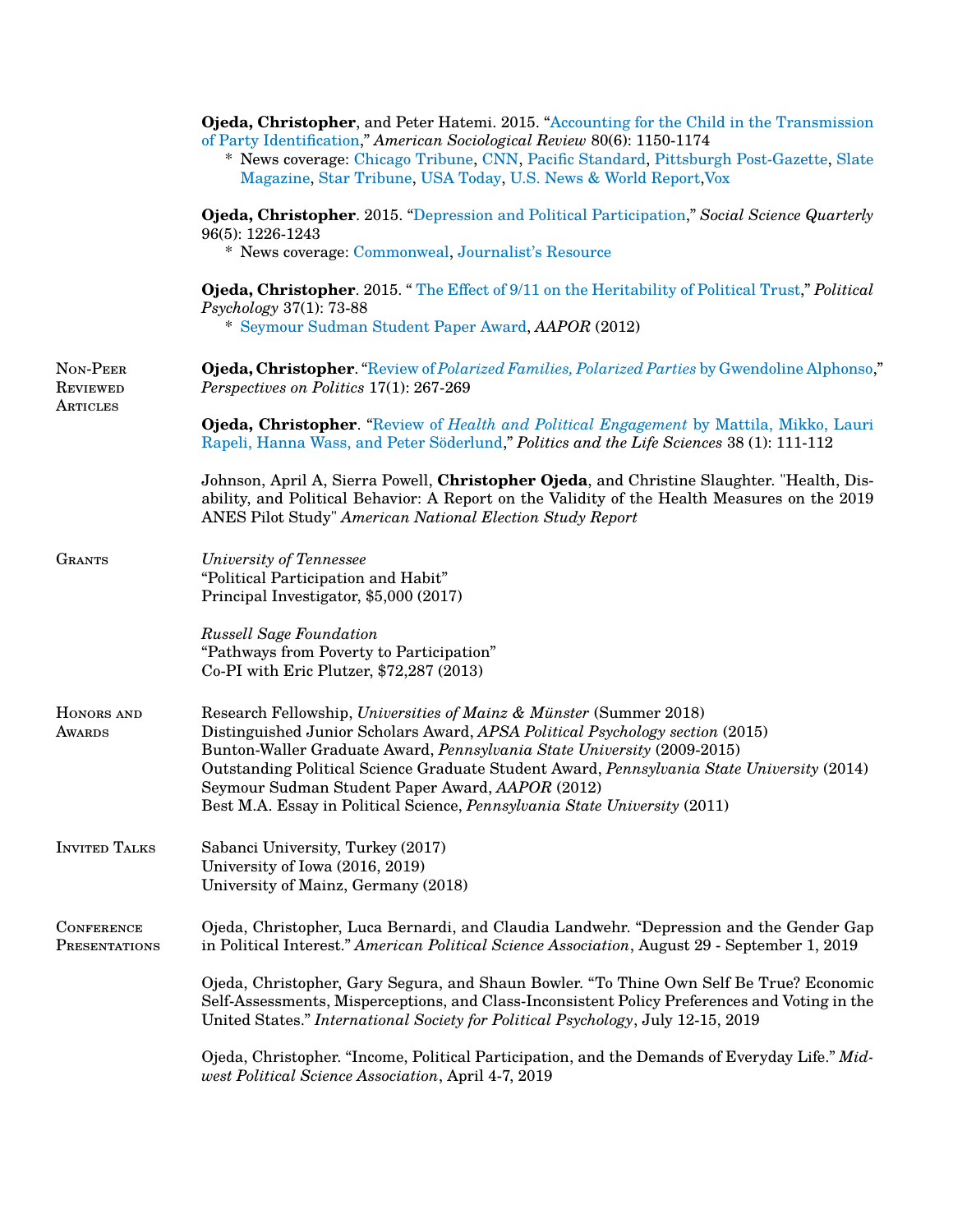Bernardi, Luca, and Christopher Ojeda. "Depression and Political Interest." *American Political Science Association*, August 29 - September 4, 2018.

Ojeda, Christopher, Gary Segura, and Shaun Bowler. "Inequality and Deviations from Economic Voting" *Midwest Political Science Association*, April 5-8, 2018

Ojeda, Christopher, Gary Segura, and Shaun Bowler. "Inequality and Deviations from Economic Voting" *Midwest Political Science Association*, April 6-9, 2017

Ojeda, Christopher, and Peter Hatemi. "Child Agency and the Transmission of Political Values: Evidence from Australia." *American Political Science Association*, August 31-September 2, 2016

Ojeda, Christopher, Gary Segura, and Shaun Bowler. "Inequality and Deviations from Economic Voting" *American Political Science Association*, August 31 - September 2, 2016

Ojeda, Christopher, Gary Segura, and Shaun Bowler. "From Kansas To Palo Alto: What's the Matter with Self-Interested Voting?" *Midwest Political Science Association*, April 7-10, 2016

Ojeda, Christopher, Anne Whitesell, Michael Berkman, and Eric Plutzer. "The Cultural Contradictions of Race and Welfare in the US: Extending the Racial Classification Model." *Southern Political Science Association*, January 7-9, 2016

Ojeda, Christopher, Gary Segura, and Shaun Bowler. "Partisan Deviation or Misperceived Self-Interest? An Evaluation of the Economic Voting Hypothesis." *Southern Political Science Association*, January 7-9, 2016

Ojeda, Christopher. "The Two Income-Participation Gaps." *American Political Science Association*, September 2-6, 2015

Ojeda, Christopher, and Peter Hatemi. "Rethinking Political Socialization: Evidence form the US and Australia." *American Political Science Association*, September 2-6, 2015

Ojeda, Christopher, and Peter Hatemi. "The Transmission of Party Identification from Parent to Child: How Perception Informs Reality." *Midwest Political Science Association*, April 3-6, 2014

Ojeda, Christopher. "Economic Status and Political Participation: Assessing the Role of Poverty." *Southern Political Science Association*, January 9-11, 2014

Berkman, Michael, James Honaker, Christopher Ojeda, and Eric Plutzer. "Measuring State TANF Policy." *State Politics and Policy Conference*, May 23-25, 2013

Ojeda, Christopher, Veronica Roth, and Eric Plutzer. "After Your Interviewer Looks Under the Couch: Strategies for Handling Attrition in Twin Studies" *American Association of Public Opinion Research*, May 16-19, 2013

Ojeda, Christopher. "Who Rallies? The Impact of 9/11 on the Heritability of Political Trust." *American Association of Public Opinion Research*, May 17-20, 2012

## Teaching **University of Tennessee**

**EXPERIENCE** 

Contemporary Issues in Public Policy (POLS 311) Political Campaigns and Elections (POLS 420) Political Attitudes and Behaviors (POLS 422) Undergraduate Independent Study (POLS 493)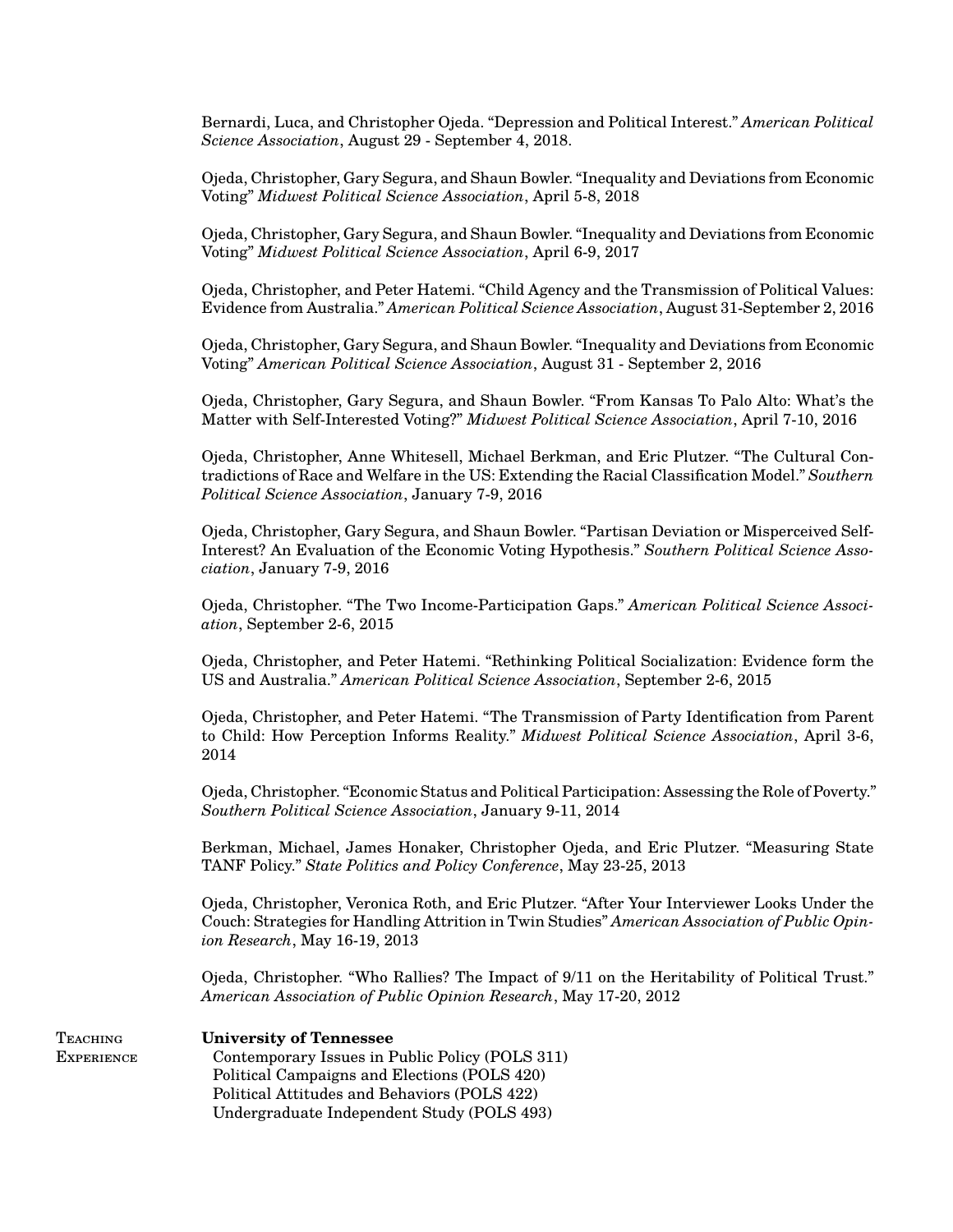|                                     | Public Opinion and Political Socialization (POLS 535)<br>Political Campaigns, Elections, and Voting Behavior (POLS 536)<br>Graduate Independent Study (POLS 593)                                                                                                                                                                                                                                                                                                                                                                                                                                                                                                                                                                                                                                                                                                                           |
|-------------------------------------|--------------------------------------------------------------------------------------------------------------------------------------------------------------------------------------------------------------------------------------------------------------------------------------------------------------------------------------------------------------------------------------------------------------------------------------------------------------------------------------------------------------------------------------------------------------------------------------------------------------------------------------------------------------------------------------------------------------------------------------------------------------------------------------------------------------------------------------------------------------------------------------------|
|                                     | Pennsylvania State University<br>Political Opinion (PLSC 427)                                                                                                                                                                                                                                                                                                                                                                                                                                                                                                                                                                                                                                                                                                                                                                                                                              |
|                                     | <b>Graduate Student Advising</b><br>Ayesha Ahsanuddin (PhD student, University of Tennessee, committee member)<br>Gioncarlo Gonzalez (PhD student, University of Tennessee, committee member)<br>Lance Dyzak (PhD student [Creative Writing], University of Tennessee, outside reader)<br>Giovanny Pleites-Hernandez (PhD student, University of Tennessee, committee member)                                                                                                                                                                                                                                                                                                                                                                                                                                                                                                              |
| <b>UNIVERSITY</b><br><b>SERVICE</b> | <b>University of Tennessee</b><br>Assistant Professor Search Committee (2018, 2019)<br>Graduate Studies Committee (2019)<br>Advisory Committee (2017, 2018, 2019)<br>Honors College Speaker (2017, 2018, 2019)                                                                                                                                                                                                                                                                                                                                                                                                                                                                                                                                                                                                                                                                             |
|                                     | Pennsylvania State University<br>Assistant Professor Search Committee (2013)<br>Representative at Ralph Bunche Scholar Institute (2011, 2012, 2013, 2014, 2015)                                                                                                                                                                                                                                                                                                                                                                                                                                                                                                                                                                                                                                                                                                                            |
| PROFESSIONAL<br><b>SERVICE</b>      | Editorial Board, State Politics and Policy Quarterly (2020-present)<br>Grant Reviewer, Social Science Research Council (2020)                                                                                                                                                                                                                                                                                                                                                                                                                                                                                                                                                                                                                                                                                                                                                              |
|                                     | Referee: Acta Politica, American Journal of Political Science, American Political Science Re-<br>view, American Politics Research, American Sociological Review, British Journal of Political<br>Science, Electoral Studies, European Journal of Political Research, European Political Science<br>Review, International Journal of Comparative Sociology, International Journal of Public Opin-<br>ion Research, Journal of Health Politics, Policy, and Law, Journal of Politics, Journal of Social<br>and Political Psychology, Milbank Quarterly, Oxford University Press, Perspectives on Politics,<br>Policy Studies Journal, Political Behavior, Political Research Quarterly, Public Opinion Quar-<br>terly, Research & Politics, Social Science & Medicine: Population Health, Social Science Com-<br>puter Review, Social Science Quarterly, State Politics and Policy Quarterly |
|                                     | <b>Membership</b><br>American Political Science Association (2009-present)<br>American Association of Public Opinion Research (2012-present)<br>International Society of Political Psychology (2015-present)<br>Midwestern Political Science Association (2013-present)<br>Southern Political Science Association (2014-present)                                                                                                                                                                                                                                                                                                                                                                                                                                                                                                                                                           |
| REFERENCES                          | Julianna Pacheco, julianna-pacheco@uiowa.edu<br><b>Associate Professor of Political Science</b><br>University of Iowa                                                                                                                                                                                                                                                                                                                                                                                                                                                                                                                                                                                                                                                                                                                                                                      |
|                                     | Eric Plutzer, exp12@psu.edu<br>Professor of Political Science<br>Pennsylvania State University                                                                                                                                                                                                                                                                                                                                                                                                                                                                                                                                                                                                                                                                                                                                                                                             |
|                                     | Gary Segura, segura@luskin.ucla.edu<br>Dean of the Luskin School of Public Affairs                                                                                                                                                                                                                                                                                                                                                                                                                                                                                                                                                                                                                                                                                                                                                                                                         |